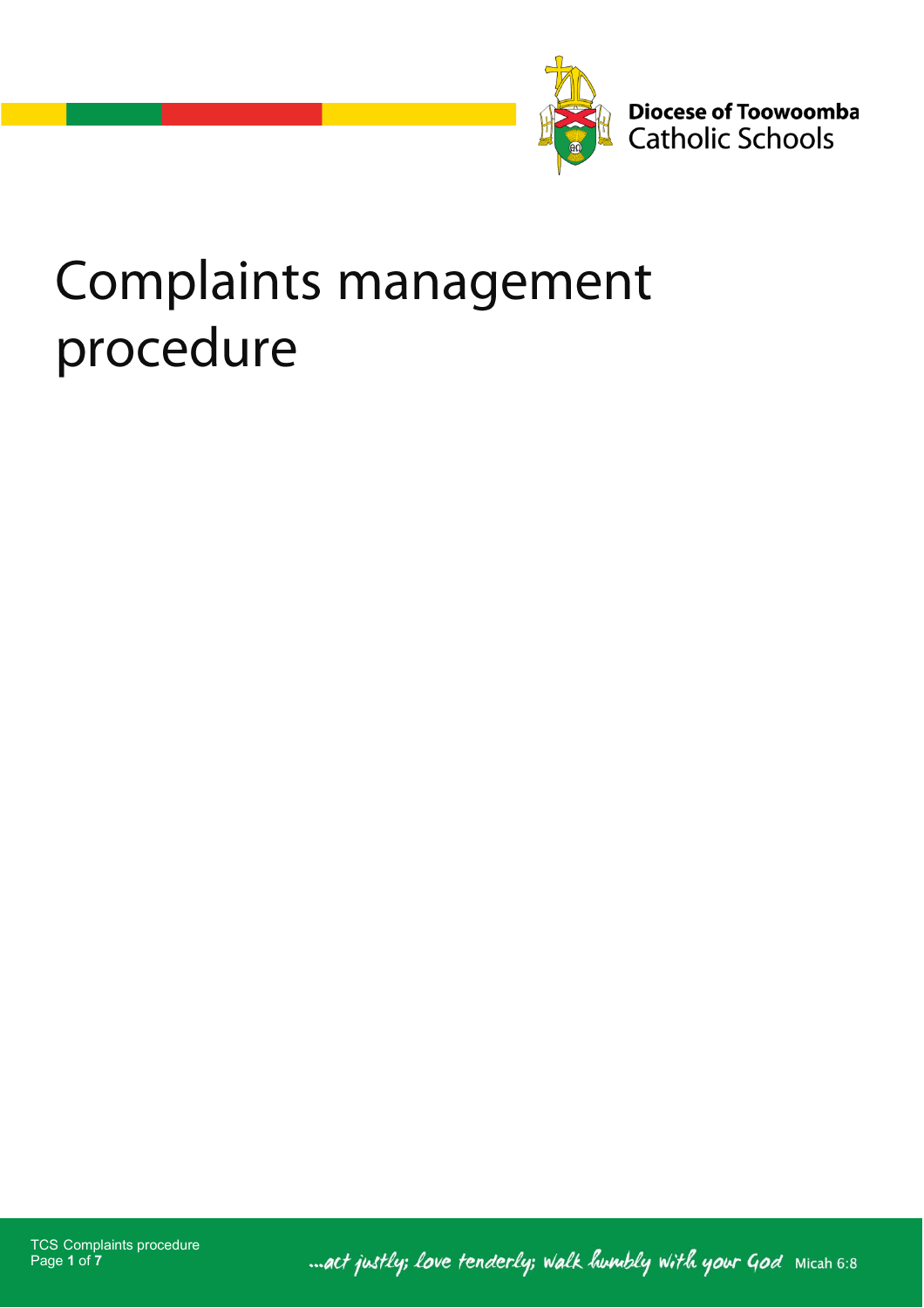# Table of contents

<span id="page-1-0"></span>

| External complaints made to the Toowoomba Catholic Schools Office procedural steps4 |  |
|-------------------------------------------------------------------------------------|--|
|                                                                                     |  |
|                                                                                     |  |

mact justly; love tenderly; walk humbly with your God Micah 6:8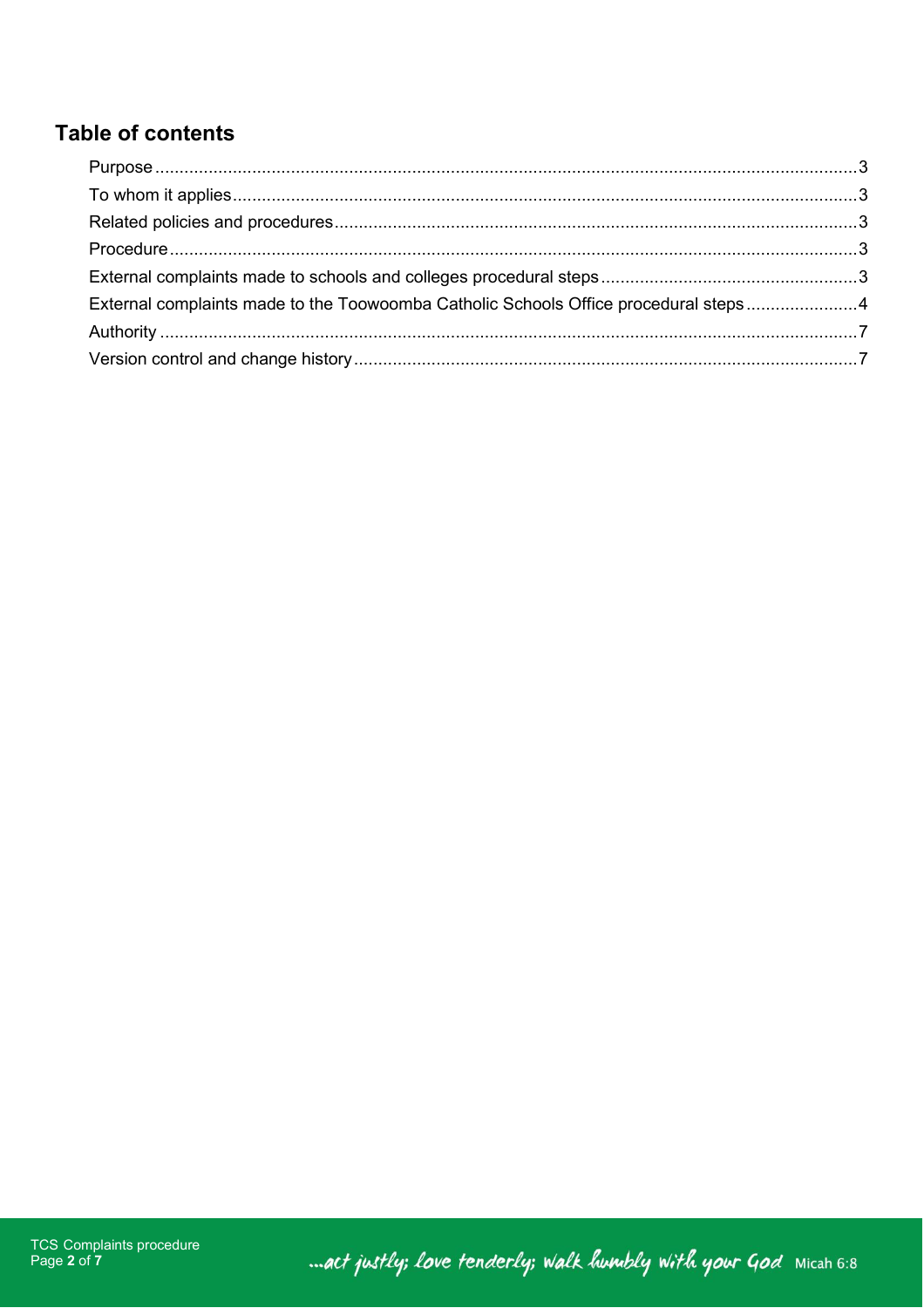# **Purpose**

This Complaints management procedure describes how complaints should be made by those who are not employed by Toowoomba Catholic Schools eg parents/carers and guardians, students and members of the school community (external complaints). It also describes how external complaints will be managed by Toowoomba Catholic Schools.

#### **Please note**

- 1. This procedure is not to be used to deal with situations where allegations of sexual abuse, harm or inappropriate behaviour towards students are made against employees. In these instances, the Student Protection processes and guidelines are to be applied.
- 2. This procedure is not to be used by employees to make a complaint. In these instances, one of the following procedures may be applied.
	- a. Employee grievance resolution procedure
	- b. Workplace bullying and harassment procedure
	- c. Anti-discrimination, equal employment and addressing sexual harassment procedure

# <span id="page-2-0"></span>**To whom it applies**

Schools and colleges must have their own complaints management procedures for addressing complaints by those who are not employed by Toowoomba Catholic Schools eg parents/carers and guardians, students and members of the school community.

Where a complaint cannot be resolved by the school or college, or does not apply to a school or college, this Complaints management procedure is to be applied.

# <span id="page-2-1"></span>**Related legislation, agreements, policies and procedures**

- Toowoomba Catholic Schools Employment policy
- Toowoomba Catholic Schools Addressing workplace bullying and harassment procedure
- Toowoomba Catholic Schools Investigation guidelines
- Toowoomba Catholic Schools Disciplinary action procedure
- Toowoomba Catholic Schools Employee grievance resolution procedure
- Toowoomba Catholic Schools Anti-discrimination, equal opportunity and addressing sexual harassment procedure
- Toowoomba Catholic Schools Student Protection processes and guidelines
- Education (Accreditation of Non-State Schools) Regulation 2001 (Qld)
- The Catholic Employing Authorities Single Enterprise Collective Agreement Diocesan Schools of Queensland 2019-2023

# <span id="page-2-2"></span>**Procedure**

#### <span id="page-2-3"></span>**External complaints made to schools and colleges – procedural steps**

- 1. Where possible, external complaints made to schools and colleges should be addressed and resolved at that level.
- 2. Schools and colleges are to develop and implement complaints management procedures that reflect their structure and community and meet legislative requirements.
- 3. A person making a complaint to a school or college should be invited to familiarise themselves with the school or college's complaints management procedure.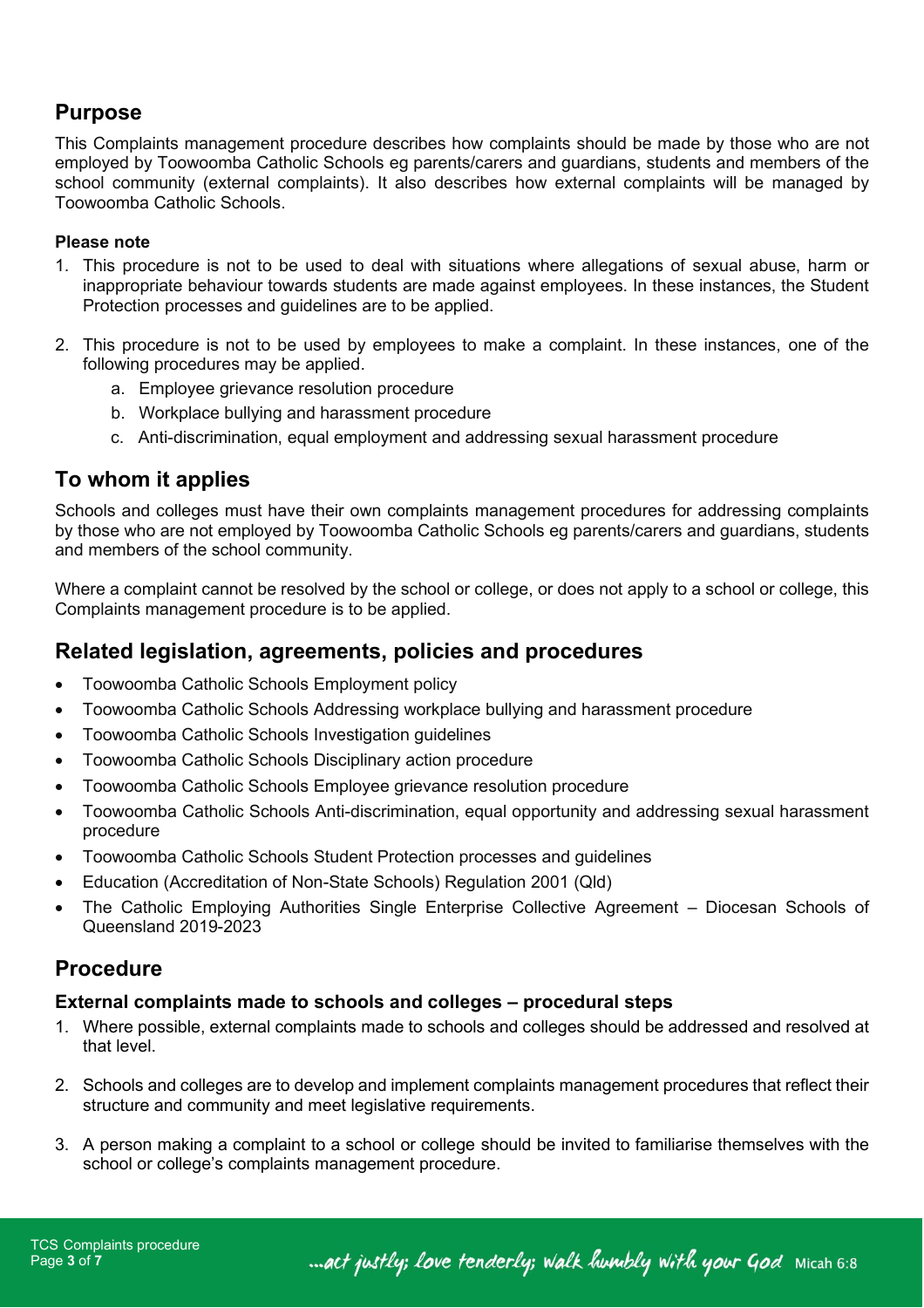4. Where the complaint cannot reasonably be made to the school or college, for example where the complaint relates to the conduct of the principal, or where the complaint has not been effectively resolved at that level, then the person making the complaint (the complainant) should refer their complaint to the Toowoomba Catholic Schools Office.

#### <span id="page-3-0"></span>**External complaints made to the Toowoomba Catholic Schools Office – procedural steps**

#### **1. Making a complaint to the Toowoomba Catholic Schools Office**

- 1.1. If the complaint relates to a school or college, then parents/carers and guardians, students and community members must have made contact with the school/college and followed its complaints management procedure prior to making contact with the Toowoomba Catholic Schools Office.
- 1.2. A complainant can make contact with a member of the Toowoomba Catholic Schools Office in the following ways.
	- a. email via the [Toowoomba Catholic School website](http://www.twb.catholic.edu.au/)
	- b. verbally by calling the Toowoomba Catholic Schools Office on (07) 4637 1400
	- c. in person by attending the Toowoomba Catholic Schools Office: 29-33 Lawrence Street, Toowoomba
	- d. in writing with attention to the Executive Officer, PO Box 813, Toowoomba, 4350
- 1.3. Although some complaints cannot be fully investigated without being put into writing or supported by other documents, this should not be a barrier to making a complaint. A person should be encouraged to discuss or raise things that are important to them.

#### **2. Receiving the complaint**

- 2.1. Any person within the Toowoomba Catholic Schools Office receiving a complaint either verbally, in writing (eg via email) or in person must seek to ensure that the person making the complaint (the complainant) is heard, and that all relevant initial information is gathered. This information is to be recorded on a [TCS Complaint Form](https://forms.office.com/Pages/ResponsePage.aspx?id=_f1LV0RCBUK3EBaPWwxYDbcfEW0SyMJEm_dBR1wM4bhUNUxORlNRRkk0WThFTjhLTkNRQUZZWFhFMiQlQCN0PWcu&fswReload=1&fswNavStart=1628217308669) by the person receiving the complaint.
- 2.2. If the complaint pertains to a school/college, as per 1.1, the person receiving the complaint is to confirm that the complainant has made contact with the relevant school/college and followed the school's/college's complaints management procedure prior to contacting TCSO. If the complainant has not contacted the school/college, the person receiving the complaint is to provide them with the school's/college's contact details (if necessary). The Complaints form is still to be completed as per 2.1 and submitted to the Executive Officer as per 3.1.
- 2.3. If the complainant has made contact with the school/college and followed the school's/college's complaints management procedure and is now seeking to address the complaint through this procedure, the complainant should be advised by the person receiving the complaint that their complaint will be processed through the TCS Complaints management procedure (this procedure) and that they will be contacted in due course.
- 2.4. If the complaint is not related to a school/college, the complainant should be advised by the person receiving the complaint that their complaint will be processed through the TCS Complaints management procedure (this procedure) and that they will be contacted in due course.

**Please note:** Complaints of criminal behaviour are to be referred to Queensland Police Service, and any allegation of abuse, harm or inappropriate behaviour is to be dealt with following the TCS Student Protection processes and guidelines by the person receiving the complaint.

#### **3. Recording and allocating the complaint**

3.1. Once the complaint is received and documented on the Complaint Form, the submit button is to be clicked to automate the sending of an email notification and link to the complaint details to the Executive Officer.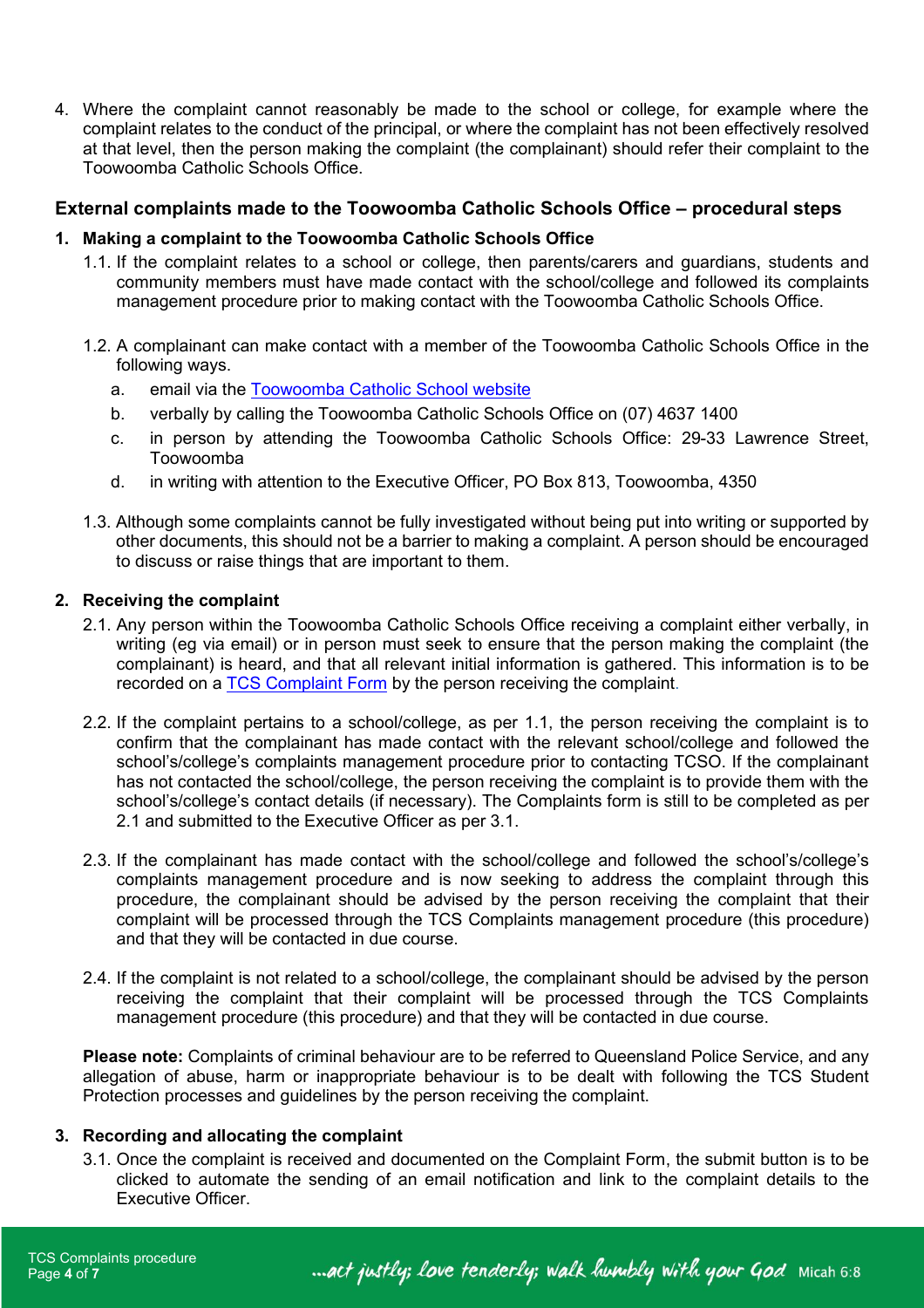- 3.2. The Executive Officer on receipt of the notification of a complaint via email is determine the nature of the complaint and consult with the relevant Directorate to determine a Complaints Manager and assign the complaint to this Complaints Manager. The Complaints Manager will hold the role with delegations most aligned to the nature of the complaint.
- 3.3. The Executive Officer is to
	- a. update the Complaint details with the nature of the complaint and to whom it has been referred
	- b. provide the Complaints Manager with the link to Complaint details, stored within the TCS Complaints database and refer them to the Complaints management procedure.
- 3.4. The Complaints Manager must at this time declare any conflicts of interest and ensure they act impartially and without bias in addressing the complaint.
- 3.5. The Complaints Manager is to make contact with the complainant to
	- a. provide information about the complaints procedure, including that natural justice and procedural fairness will be applied
	- b. explain to the complainant whether they, as Complaints Manager, have the delegation to address the complaint, or whether the outcome will be determined by another party
	- c. confirm details as recorded in the Complaints Form
	- d. be available to listen and record concerns
	- e. establish any further action that may be required
	- f. provide alternative options to the complainant, for example making a complaint to an external body where applicable
	- g. explain the need for confidentiality to the complainant, including record keeping and sharing of information
	- h. provide information about support options to the complainant.

#### **4. Managing the complaint**

- 4.1. The Complaints Manager will manage the complaint in accordance with the relevant TCS policies, procedures and guidelines. Dependent on the nature of the complaint, this may involve the commencement of an investigation, and where the complaint relates to the conduct or performance of an employee, the outcome may result in disciplinary action where appropriate to the circumstances.
- 4.2. Where the nature of the complaint is not captured by a specific TCS policy, procedure or guideline, the following information and procedure is to be applied.
	- a. **Confidentiality** is an important element of any complaints management procedure and must be adhered to by all parties involved. Information gathered during the procedure must be stored securely as an attachment to the complaint in the TCS Complaints database; and information sharing must be for a legitimate purpose. The complainant must also be made aware of the limits of confidentiality. For example, it will often be necessary to identify a complainant to an employee whose actions have been complained about, however the same details may not need to be disclosed in a report on complaint incidents and trends.
	- b. The views and wishes of the **complainant** must be considered, and the complaints management procedure must be conducted in a manner that is fair and responsive to the complainant. Transparency is an important aspect of any procedure; therefore the complainant should expect to be kept informed as to the procedure used, progress of managing the complaint and when the complaint management process has been finalised.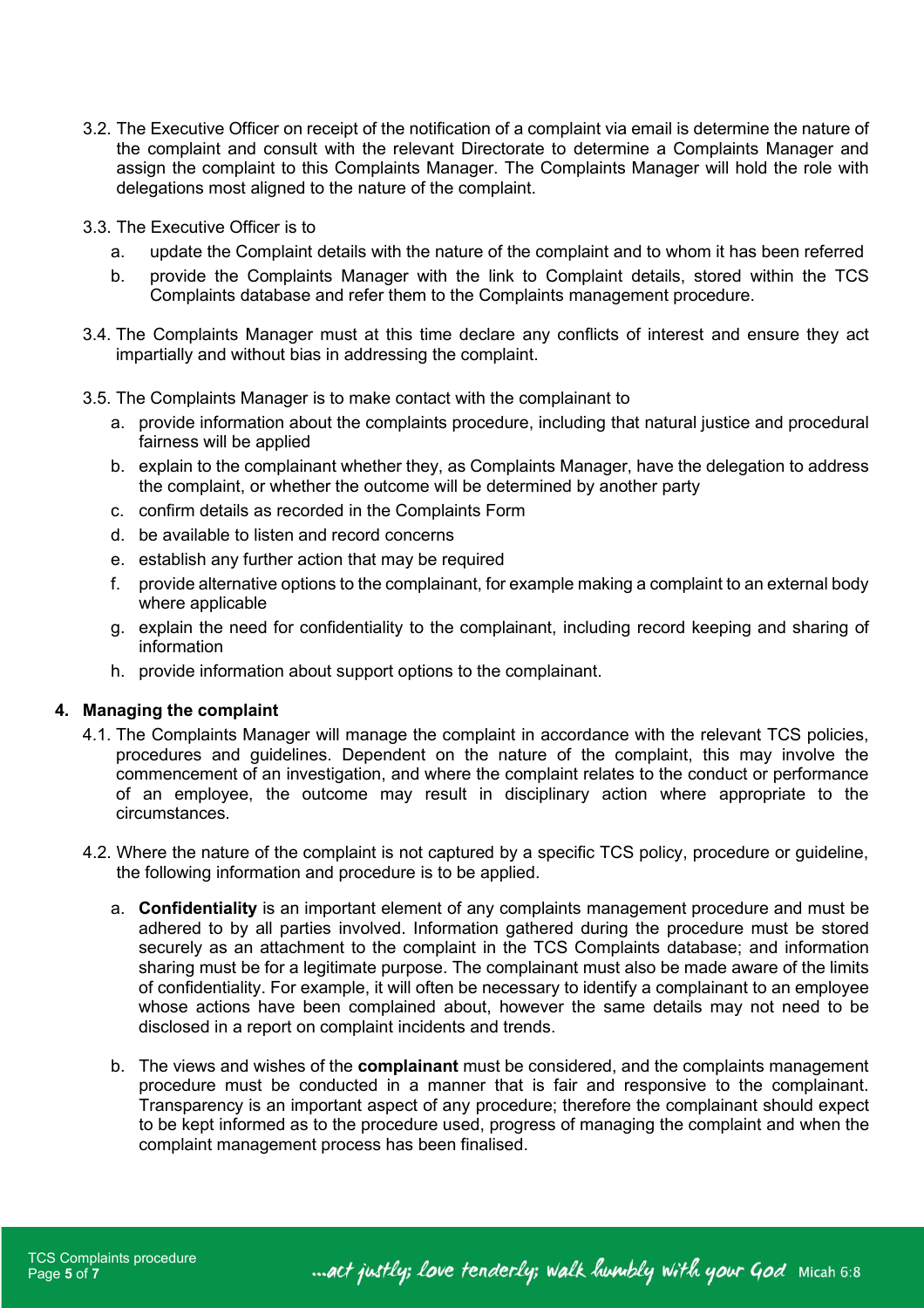Support needs for the complainant should be considered and implemented during and after the complaints management procedure. Complainants may have specific needs, for example they may be from a non-English speaking background or have a vision or hearing impairment. The Complaints Manager must take reasonable steps to ensure that any needs are considered in how information is communicated, received and understood as part of the complaints management procedure. For example, the use of an interpreter may be required, or written information may be presented in a large font for someone with a vision impairment.

Some complainants may be particularly vulnerable, for example due to intellectual impairment, mental health concerns or personal circumstances. In these situations, it may be necessary for the Complaints Manager to deal with a friend, guardian or advocate for the complainant, in which case the person's authority to act on the complainant's behalf must be verified.

Unreasonable behaviour during the complaints management procedure must not be accepted by any party. TCS employees managing a complaint must maintain a high standard of professional conduct at all times and should seek support where there are any challenges as part of the complaints management procedure. Persistent unreasonable, dishonest or aggressive behaviour on the part of the complainant may result in the complaint management procedure being delayed, suspended or closed.

c. Where the complaint involves allegations against another person (**the respondent**), the Complaints Manager will make contact with the respondent at the appropriate stage to inform them of the nature of the complaint (however the identity of the complainant would not usually be disclosed, unless necessary to resolve the complaint).

It is critical that the respondent be afforded natural justice and procedural fairness through the complaints management procedure, and the same issues of confidentiality, support and information provision should be discussed with the respondent as would be with the complainant.

- d. It is important to ensure that the specific nature of the complaint is understood prior to undertaking any resolution procedure. Initial **information gathering** from the complainant and other sources will determine whether further investigation is required. Thorough records must be kept of any interview or written statement, and these records must be stored securely in the TCS Complaints database.
- e. The Complaints Manager should gather and then **assess all relevant information** to determine what additional steps need to be undertaken. The assessment procedure may result in the ability to finalise the complaints management procedure at that point, or further investigation may be required. The **TCS** Investigation guidelines are a resource in this regard.

#### **5. The outcome**

- 5.1. The outcome of a complaint will vary dependent on the circumstances. Possible outcomes may include
	- a. a verbal or written apology
	- b. mediation (where consented to by all parties)
	- c. systemic actions, for example the provision of resources, clarifying documentation or procedures
	- d. disciplinary action, including a Disciplinary Action Improvement Plan
	- e. a Performance Improvement Plan.
- 5.2. The Complaints Manager is responsible for ensuring the outcome is appropriately communicated to all parties, including the Executive Officer, in order that the complaint can be finalised.
- 5.3. All documentation for a complaint is to be confidentially stored by the Complaints Manager or Executive Officer by attaching the documentation to the Complaint details in the TCS Complaints management database.